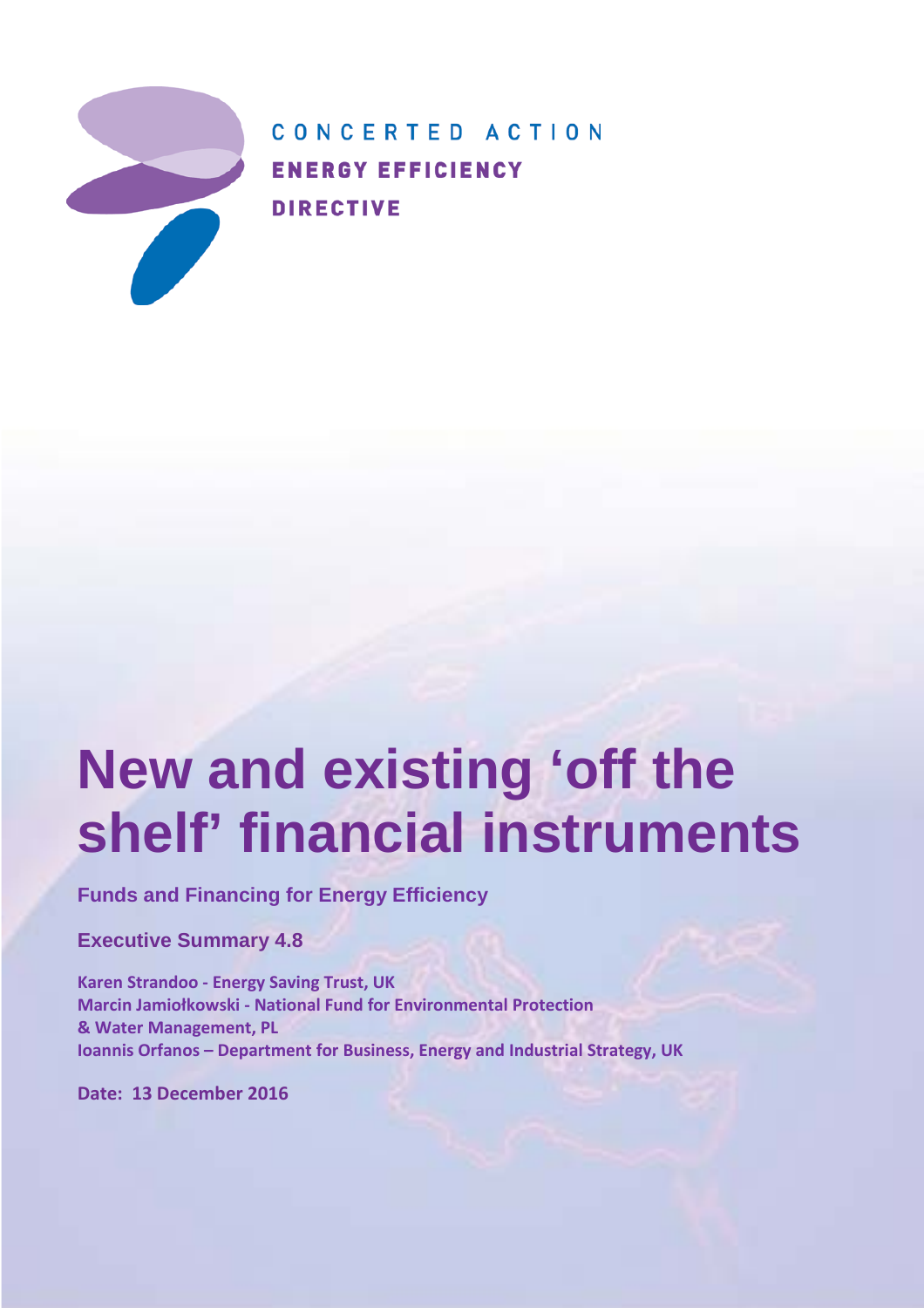## **1. Background and Introduction**

For the last three years Core Theme 4 of the Concerted Action Energy Efficiency Directive has examined a number of issues relating to the financing of energy efficiency that have been of specific interest to the Member States (MS). The Core Theme was established for MS to share best practice and information to assist in implementing Article 20 of the Energy Efficiency Directive, which calls for MS to facilitate the establishment of financing facilities, or use of existing ones, for energy efficiency improvement measures to maximise the benefits of multiple streams of financing.

This final report is the last in the Core Theme 4 series and summaries the outputs from the meeting held in Bratislava [1](#page-1-0)8-19<sup>th</sup> October 2016. At the meeting findings were presented from all the previous meetings<sup>1</sup> as well as examining the topic of 'New and Off the Shelf Financial Instruments'. Attendees at the meeting also put forward ideas and suggestions for financial topics for future Core Theme series.

The European Commission (EC) is encouraging MS to double their [ESIF](https://cohesiondata.ec.europa.eu/funds) investments through the use of [financial](https://www.fi-compass.eu/sites/default/files/publications/ESIF-factsheet-FI-products.pdf)  [instruments, such as loans, equity and guarantees.](https://www.fi-compass.eu/sites/default/files/publications/ESIF-factsheet-FI-products.pdf) Consequently the ESIF [framework for 2014-2020](http://eur-lex.europa.eu/legal-content/EN/TXT/PDF/?uri=CELEX:32013R1303&from=EN) provides more flexibility, clarity and possibilities to use financial instruments to help achieve the ambitious goals set up in the Investment Plan for Europe. The ESIF framework also brought new standardised, "off-the-shelf" financial instruments (OTS FIs) for which the terms and conditions are pre-defined, and designed for a swift roll-out. One of the biggest advantages of developing OTS FIs in the context of EU Funds is compliance with the ESIF Regulation and State Aid rules.

Initially the scope for the use of OTS FIs was focused on providing support for SMEs, energy and resource efficiency, as well as research, development and innovation. Up until July 2016 only three instruments existed:

- Risk-sharing loan (FI dedicated to the SMEs, based on the sharing of risks between public and private resources)
- Capped guarantee instrument (FI dedicated to the SMEs, in which public money acts as guarantee against default inside a bank's loan portfolio)
- A renovation loan for energy efficiency and renewable energy projects in the residential building sector

In July 2016 the [EC launched two new off-the-shelf financial instruments:](http://ec.europa.eu/regional_policy/sources/docoffic/2014/prop_fi_urban_dev_en.pdf)

- Co-investment facility to provide funding to start-ups and SMEs. This support will enable them to develop their business models and attract additional funding through a collective investment scheme managed by one main financial intermediary. Total investment combining public and private resources can amount to up to €15 million per SME
- Urban development funds will support sustainable urban projects, for example in public transport, energy efficiency or the regeneration of urban areas. Projects must be financially viable and part of an [Integrated](http://ec.europa.eu/regional_policy/sources/docgener/informat/2014/urban_en.pdf)  [Sustainable Urban Development](http://ec.europa.eu/regional_policy/sources/docgener/informat/2014/urban_en.pdf) strategy. Total investment combining public and private resources can amount to up to €20 million per project. The support will take the form of a loan fund managed by a financial intermediary, with ESI Funds resources and a contribution of at least 30% from private capital.

Details and specific regulation concerning OTS FI are envisaged in the Commission Implementing Regulation (EU) 2016/1157 of 11 July 2016, amending Implementing Regulation (EU) No 964/2014 as regards standard terms and conditions for financial instruments for a co-investment facility and for an urban development fund.

j

<span id="page-1-0"></span> $1$  Further detailed information on each of these plenary meetings can be found on the CA EED website. (www.esd-ca.eu)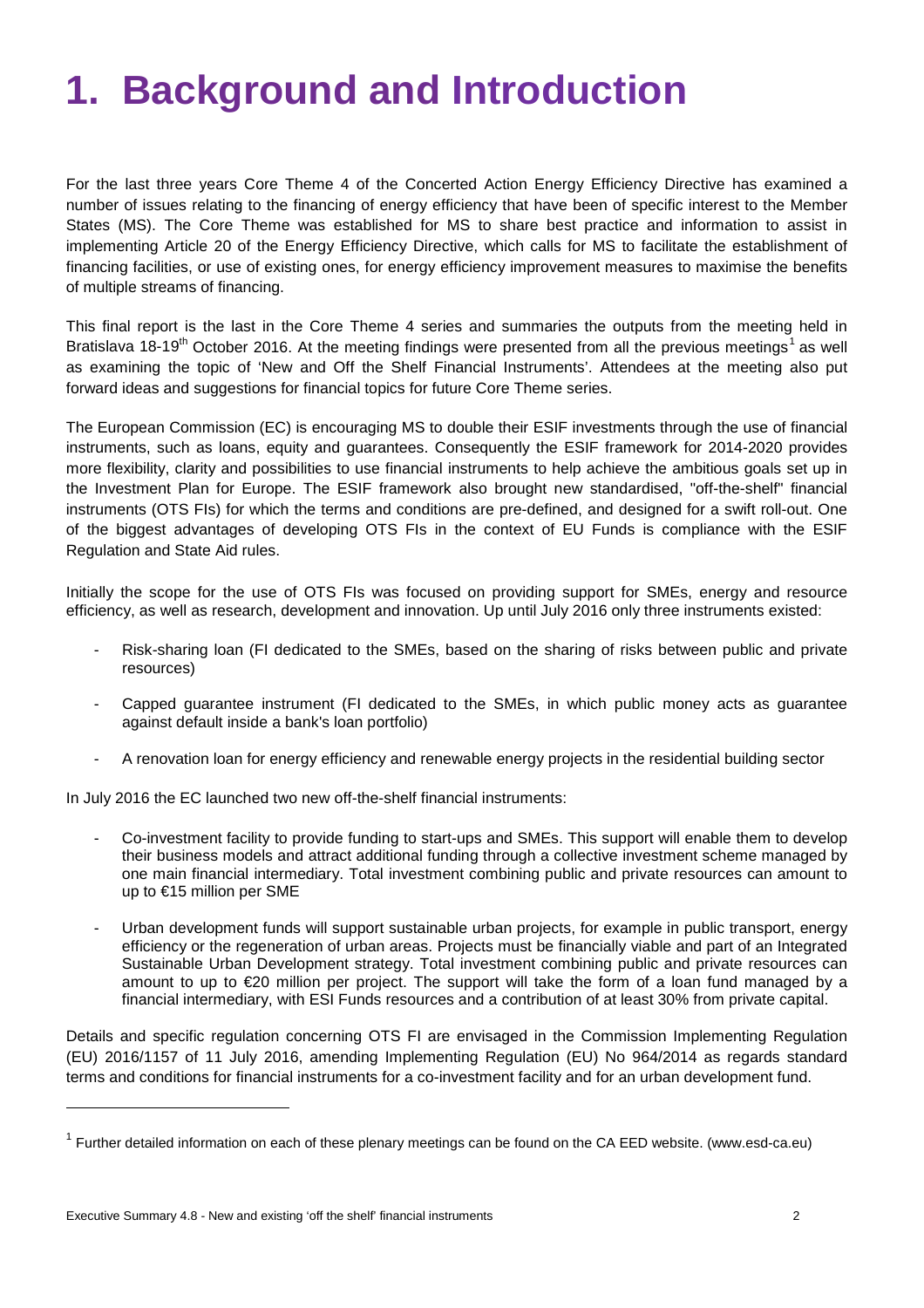## **2. Summary**

Three presentations were given during the CT4.8 discussions which included information about financial instruments, supporting structures and case studies.

### **2.1. Why financial instruments to support energy efficiency (EE) uptake**

Ioannis Orfanos, Corporate Finance Advisor to the Department for Business Energy and Industrial Strategy-UK, provided background information on financial instruments. The following key issues were included in the presentation:

- Findings from the recent Energy Efficiency Financial Institutions Group (EEFIG) Final Report<sup>[2](#page-2-0)</sup>
- Aggregation of barriers and importance of targeting of financially viable projects of small and medium sized businesses having limitations or difficulty accessing finance from markets
- Overview of the types of financial instruments available, their benefits and advantages and ways to implement them

#### **2.2. Overview of financial instruments and the work of fi-compass**

Frank Lee, Advisory Services Department European Investment Bank, provided information on the following areas:

- The benefits of using FIs which included:
	- o A more efficient use of (scarce) public sector resources, especially for revenue generating or cost saving projects
	- $\circ$  Good leverage potential, also through recycling of funds<br>  $\circ$  Brings financial discipline into the project identification/se
	- Brings financial discipline into the project identification/selection process
	- Can be combined with technical support and/or capital grants to overcome market barriers
- Support provided by FI Compass **[www.fi-compass.eu](http://www.fi-compass.eu/)** including
	- o Step by step process guidance and manual
	- o Learning opportunities

j

- o Awareness raising and networking
- o Access to a single knowledge platform
- A case study from Lithuania using Joint European Support for Sustainable Investment in City Areas (JESSICA) initiative to refurbish 24,000 multi-apartment blocks. The scheme involved both capital grants with technical assistance and soft loans via a single delivery structure – inspiring the "Renovation Loan off the shelf" instrument. See Figure 1.

<span id="page-2-0"></span><sup>2</sup> https://ec.europa.eu/energy/en/news/new-report-boosting-finance-energy-efficiency-investments-buildings-industry-andsmes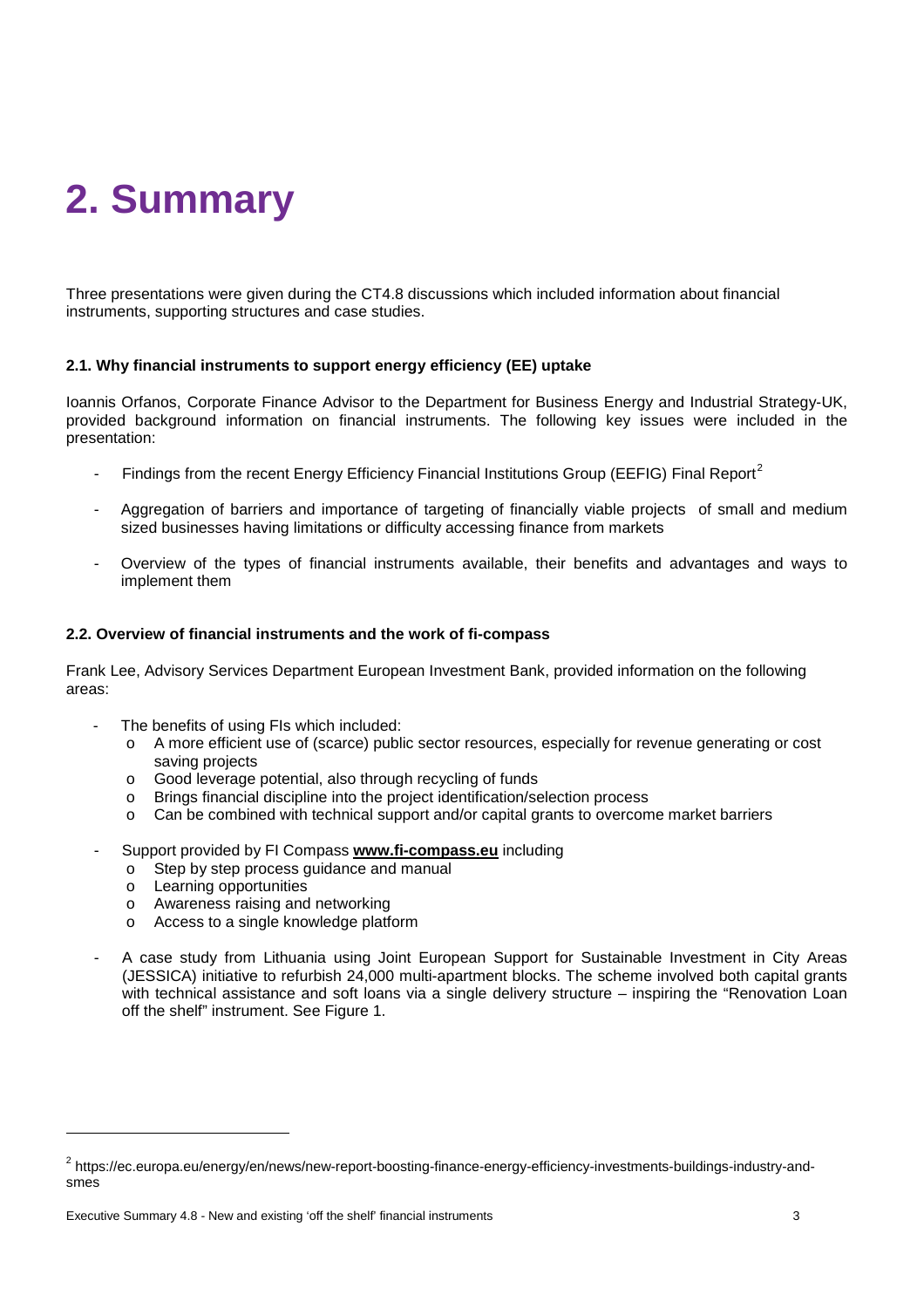$\begin{tabular}{|c|c|c|c|} \hline & Lemma & The **col** is set. \end{tabular}$ 

## Lithuanian case study



Figure 1: Structure of the Lithuanian refurbishment project.

## **2.3 London Energy Efficiency Fund**

Kenroy Quellennec-Reid, Senior Programme Manager from the Greater London Authority (UK), presented a case study on supporting environmental infrastructure projects in London.

Through JESSICA the Greater London Authority made €210m contributions from their Structural Fund Programmes, along with funding from other public and private sources, to create the London Green Fund. The London Green Fund invests these monies in the form of equity, loans and/or guarantees - not grants - in urban development projects. The London Green Fund provides funding for three Urban Development Funds that invest directly in waste, energy efficiency, decentralised energy and social housing projects. They are 'revolving' investment funds, where monies invested in one project are repaid and then reinvested in other projects. As of 31st December 2015, the Fund had committed all the funds allocated and invested in 18 projects valued over £500 million. The Greater London Authority is now planning on extending the London Green Fund for 2017-2020 to continue investing in energy efficiency projects.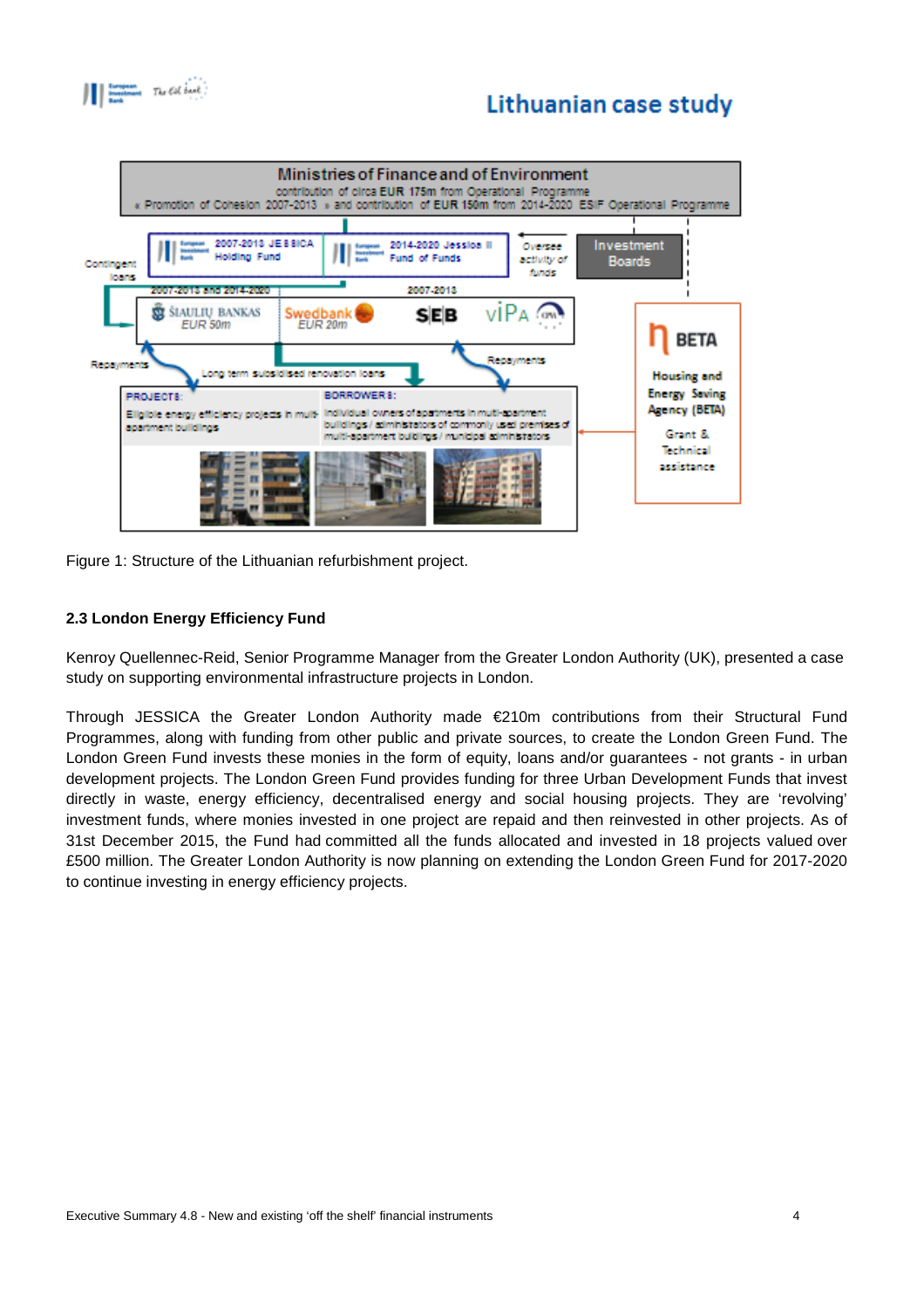## **3. Conclusions and Recommendations**

The presentations stimulated discussion mainly focused around the following key areas:

- The respective roles of governments and the private sector in providing the impetus for energy efficiency projects
- The requirement for public sector grant funding versus private sector funding to support energy efficiency projects
- The need to de risk projects for both project proponents and financiers

While it was agreed that the private sector can play an important role in the delivery of energy efficiency projects, for example where companies can afford to finance their own projects, there is also the opportunity for governments to create the right policy landscapes to respond to market failures particularly within small and medium sized businesses that have limitations or difficulty accessing finance from markets. Local governements in particular have the ability to aggregate a number of projects to make them more attractive to private fiancing and they also have the knowledge of local markets. It was also recognised that there is a need for long term, stable policy frameworks to provide confidence to the market in investing in energy efficiency projects. Governments can also de-risk projects, for example, by providing 'first loss' on any third party investments.

Following the discussion about whether it was better to provide grant funding or private sector funding to create more projects, it was concluded that both sources are important and it will depend on the exact nature of the project as to the appropriate amounts of public/private sector fuding that is provided. However it was clear that MS differ in their reliance on grant funding to support energy efficiency projects.

Participants agreed that there was an urgent need to de-risk projects through project agrregation, provisions of gurantees, quantified audits and third party verfication. Some of this work is currently being carried out by the Investor Confidence Project Europe (http://europe.eeperformance.org) that unlocks access to financing for the building renovation market by standardising how energy efficiency projects are developed, documented and measured.

Conducting Ex-Ante analysis is also crucial to developing successful projects by helping to prevent failures through overestimated demand and establishing the correct balance between financial instruments and public sector grant funding. Ex-Ante analysis also allows for a degree of flexibility with the ability to respond to market changes as the project planning develops. In addition, Project Development Assistance (PDA) is also very important, not just at the level of project delivery, but also right at the start of planning a project. PDA will ensure that the right technical, financial and legal resources are in place to support the project development and delivery.

Finally particpants were asked what financial subjects they would like to see covered in the next Concerted Action programme. The responses were as follows:

- Building financial capaicity with MS and the finance institutions
- De risking projects through verification, standardisation and aggregation of projects
- Linking finance initaitives across the Energy Efficiency Directive Articles e.g. Art 5, 8 and 7
- The role of governments in responding to market failiures creating a demand for energy efficiency projects
- Evaluation of behaviourial economics